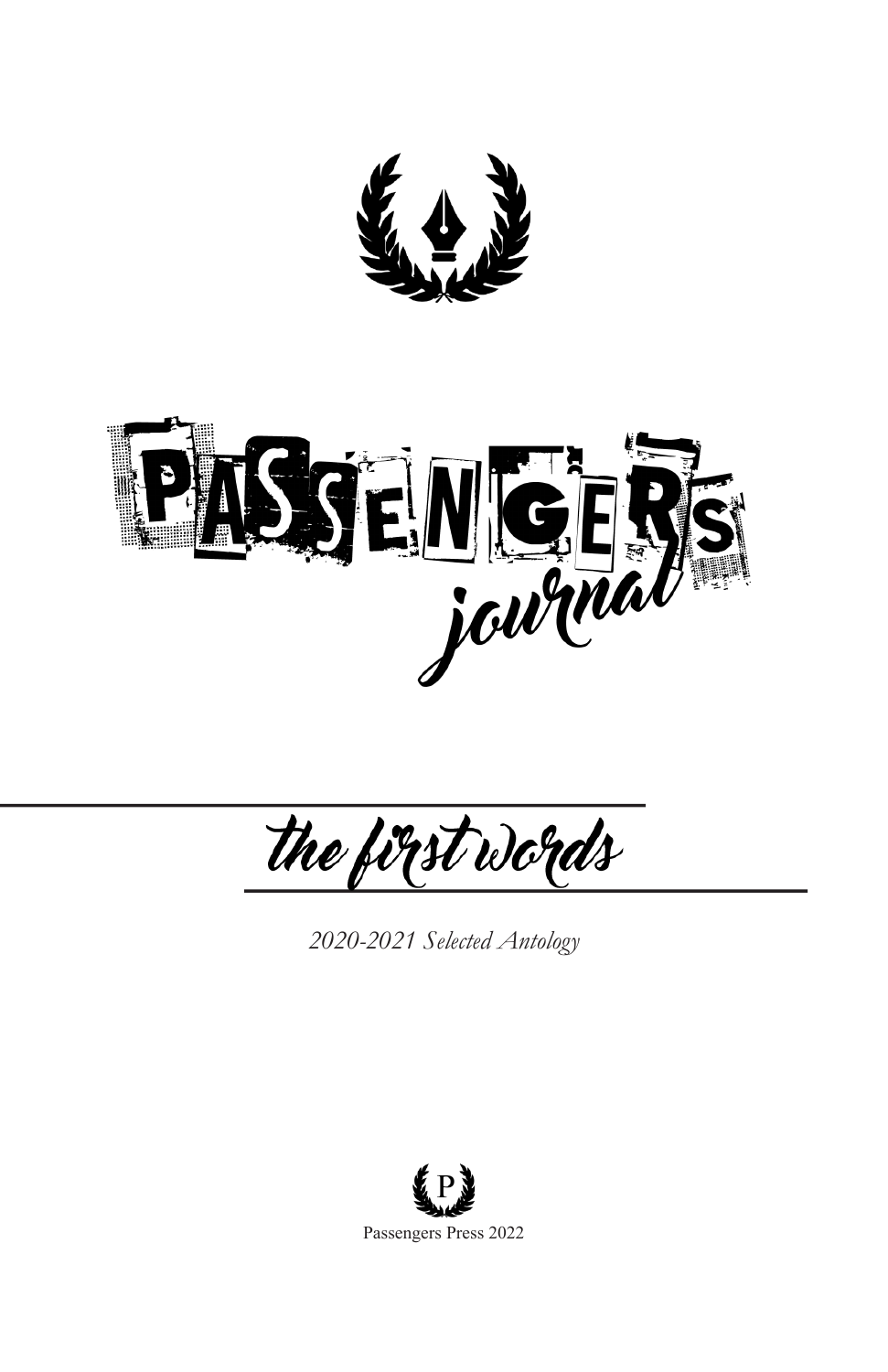

Copyright ©

No portion of this manuscript may be written or performed without the written consent from the authors, if living, except for critical articles or reviews

1st edition. ISBN: 9798403265614

Journal Editor-in-Chief: Anna Genevieve Winham Press Editor-in-Chief: Zac Furlough

Anthology Editors: Devon Capizzi, Kimberly Casey, Andreea Ceplinschi, Hayley Davis Visual Arts Editor: Lauren Viar

Visual pieces used in cover design with artist permission: Guillherme Bergamini *One Tree Remains* Chloe Posthuma-Coelho *Solemn* Mee-Ok *Massacre on Jeju Island: Tombstones for the Missing* Gregory Antollino *Paulo em Vilanculos*  Pamela Petro *Dusk Series: Bordeaux Trees*  Robert Weiss *Berlin 1939* Alice Makwaia *Balloon Boy* Henry Lara *Stories of the Street* Renée Cohen *Ascending* Yeonwoo Kim *A New Movement* jack bordnick *Facing It Together Series* Gregory Antollino *Sylvia Rivera* Lana Eileen *The Language of Water* Paula Camacho *Fútil*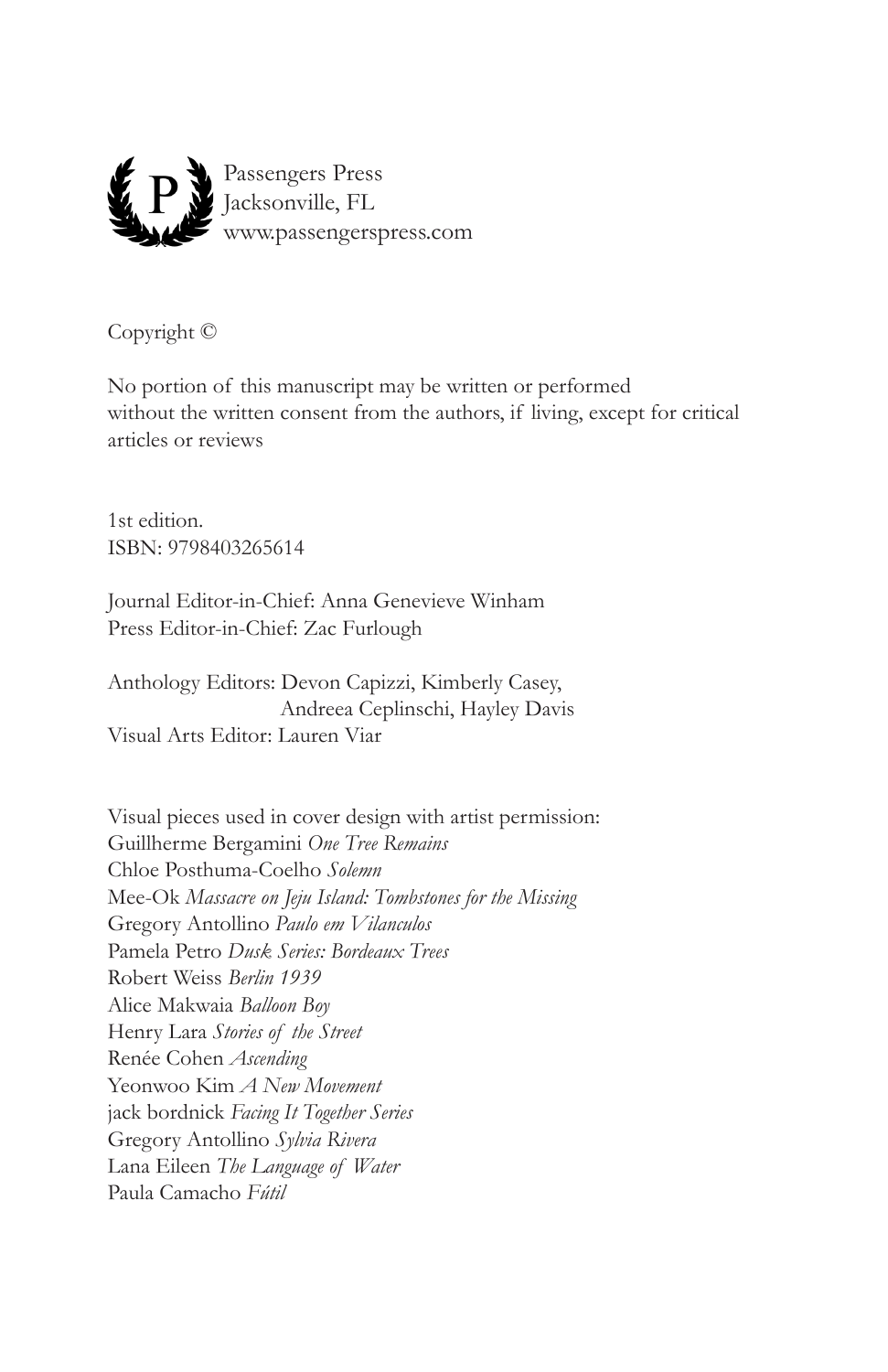## **Buried Alive in Cymru**

In the land of crop circles, the logic of time spirals out, spinning like the globe itself. Everywhere is geometry. Here, in the quarries in the Preseli Mountains, dotted with ancient settlements of the long departed, Stonehenge's igneous rocks were sourced. And here, where the Welsh coastline meets the civil parish of Nevern, Pembrokeshire, stands Pentre Ifan, a portalled Dolmen, a megalithic mystery. Composed of seven Neolithic pillars, it stands erect, like the abandoned remains of a sister-Stonehenge—with a fat stone ceiling.

 The view from its frame: a volcano sleeping in the westward distance, so deep in its slumber it is mistaken by visitors for dead. Its peak emerges majestic along the skyline like a grace note. Thought to be a burial chamber for centuries, there is curiously no sign of the perished. But make a wish under the shade of its 16-ton capstone, and you might wonder if you have died and gone to Pentre Ifan.

 On a nearby hilltop sits an archaeological site spotted with Celtic huts currently under reconstruction, all shaped like volcanoes. Built in the Iron Age they are closer in time to us than they are to Pentre Ifan, the Neolithic Age being ancient history to the world of metallic savagery. The bare, circular bases of the huts stand like henges made of wood, with dung, clay, and oak feshing out their walls and straw crowning their conical roofs.